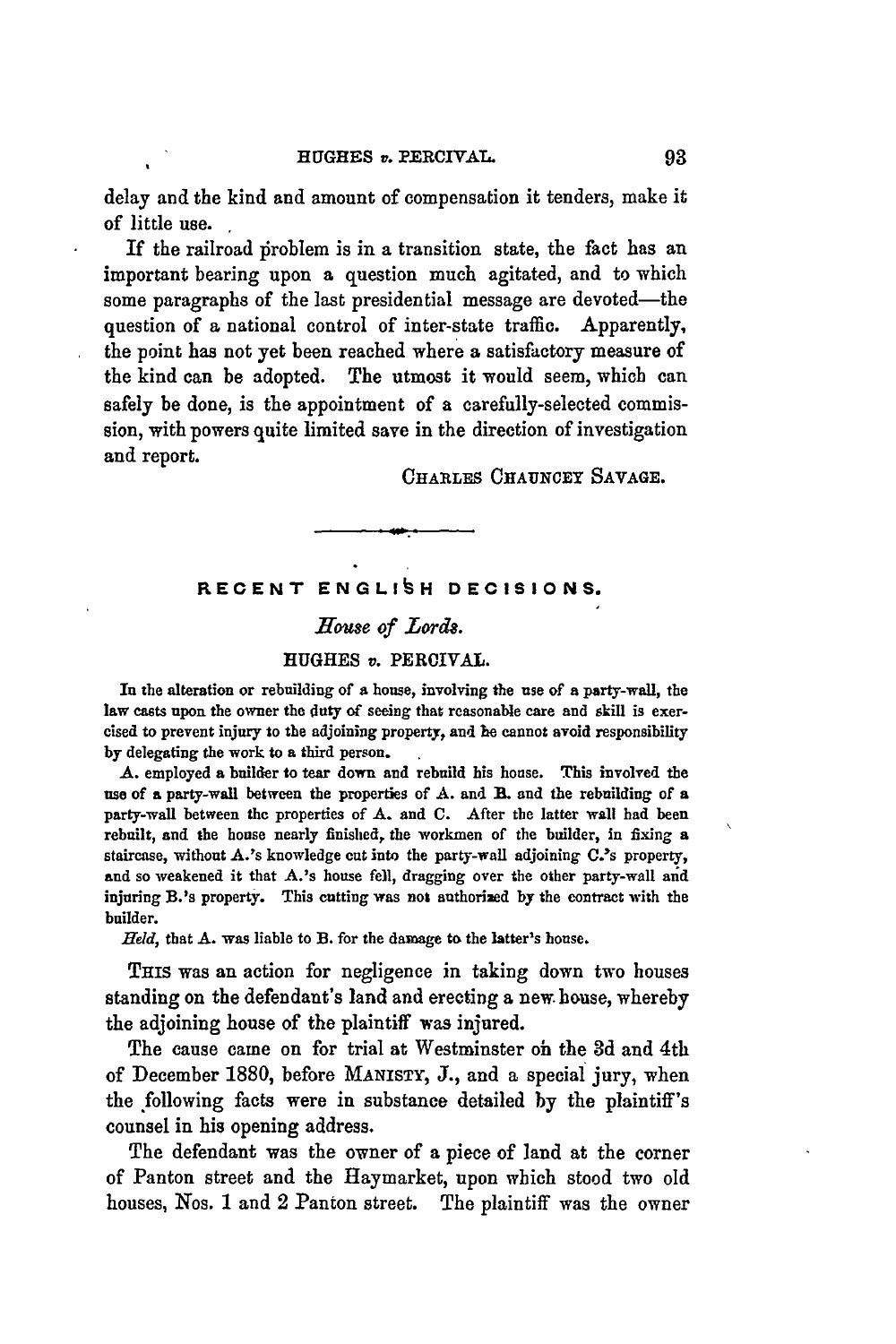of No. **3** Panton street, which immediately adjoined the defendant's houses on the east side thereof. Between the defendant's houses and the plaintiff's house was a party-wall. On the south side of the defendant's house and immediately adjoining it there stood in the Haymarket a house occupied **by** one Baron. Between the defendant's houses and Baron's house also was a party-wall, which was stated to be rotten. The defendant being desirous of pulling down his two old houses and rebuilding a new house in their stead, employed a competent architect to prepare plans and to superintend the operations, and employed Newman & Mann as builders to execute the work. The old houses were pulled down, and the new house was built upon the defendant's land and nearly finished without injury to the adjoining houses. " The party-wall between the defendant's and Baron's houses was taken down as far as the first floor, but it was left standing to the depth of twenity-two feet, and then twenty-five feet of new work was built **on** topof what remained of it. The wall was underpinned to a considerable extent. From the old part of the wall an iron girder was placed to support the first floor of the defendant's new house. Some of the girders of the defendant's new house were fixed against the party-wall next the plaintiff's house. When the defendant's house had been nearly finished, it became necessary to fix a staircase, **and** in order-to fix it the workmen of the builders **cut** into the party-wall between the defendanit's house and Baron's house to the depth **of** a few inches and to the height of about twenty feet. and to the width of about seven feet. The defendant's architect raised some objections to the proceedings of the builder's workmen in cutting away the wall. Very soon afterwards the defendant's house fell; by the fall the party-wall between the plaintiff's house and the defendant's house was dragged over, and the walls of the plaintiff's house were cracked and the house itself damaged.

This statement of facts not being disputed **by** the defendant's counsel, without any witnesses having been examined, the learned judge stated that there was a *prima facie* case of liability against the defendant which required an answer.

The defendant's counsel then proceeded to address the **jury. He** admitted that the new house of the defendant was to be a story higher than the old house; but he stated that the defendant employed Mr. Wimple, the architect, to prepare plans which were accepted by him; that he entered into a contract with Newman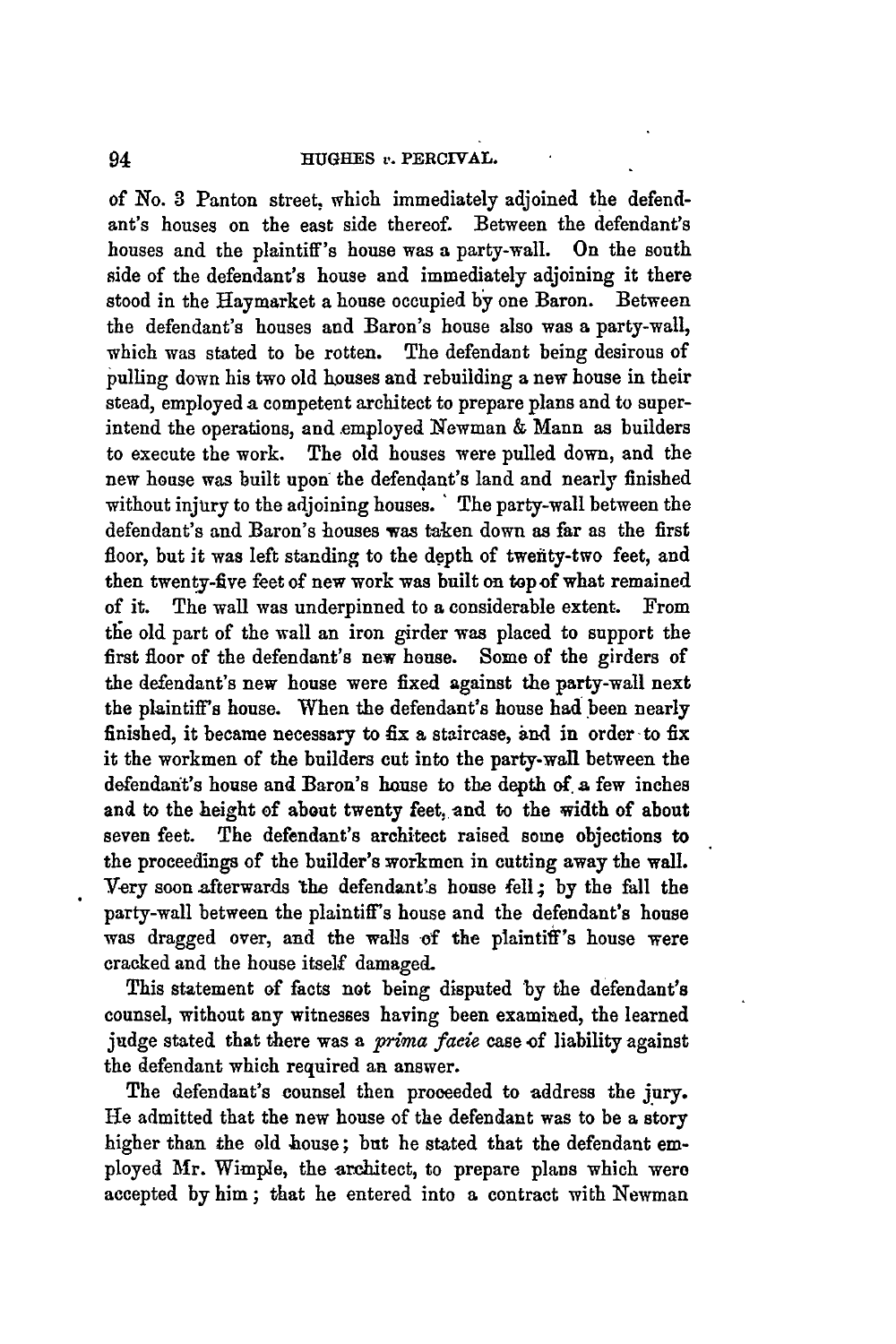& Mann, the builders, for the execution of those plans ; that **by** the terms of that contract, except to comply with the provisions of some statute, no deviation from those plans was to be committed without the authority of the defendant. The plans showed that the party-wall between the defendant's two houses and Baron's house was to be rebuilt. The defendant himself did not personally interfere with the work during its progress, and never authorized any deviation from the plans. But in the course of the work it was agreed between Mr. Wimple and Mr. Wimperis, an architect acting for the owner of Baron's house, that the party-wall between the defendant's old houses and Baron's house should be taken down only as far as the first floor, and that the wall should be under-pinned in order to strengthen it, the basement or cellar of the defendant's new house being excavated to a greater depth than the basement of the defendant's old houses. The party-wall was accordingly taken down *only* as far as the first floor, instead of being wholly removed as provided for in the plans, and it was under-pinned in order to give it additional strength. This was done without any signs of weakness, fracture or settlement appearing in the party-wall. From the first floor the party-wall was newly erected. The work proceeded, girders were placed in the ordinary manner, and the house was roofed in. It became necessary to fix a wooden staircase from the basement, which was not in itself a hazardous operation; but the workmen of the builders, without any knowledge of the foreman of the works or of the defendant's architect, cut into the old part of the party-wall next Baron's house ; this act was not permitted **by** the plans or specification, and was wholly unauthorized. Mr. Wimple, the defendant's architect, visited the works, and seeing the mischief which had been done, ordered it to be made good. Signs of weakness began to appear, and upon the very same night the defendant's house fell, injuring thereby the plaintiff's house in the manner above described.

At the close of the opening address of the defendant's counsel, the learned judge intimated that even if the defendant proved **by** evidence all that had been alleged upon his behalf, he would have no defence to the action, and he directed the jury to find for the plaintiff, the damages to be agreed upon between the parties, or to be ascertained **by** an arbitrator.

The court afterwards discharged a rule taken **by** defendant to enter judgment in his favor, and the Court of Appeal disnissed an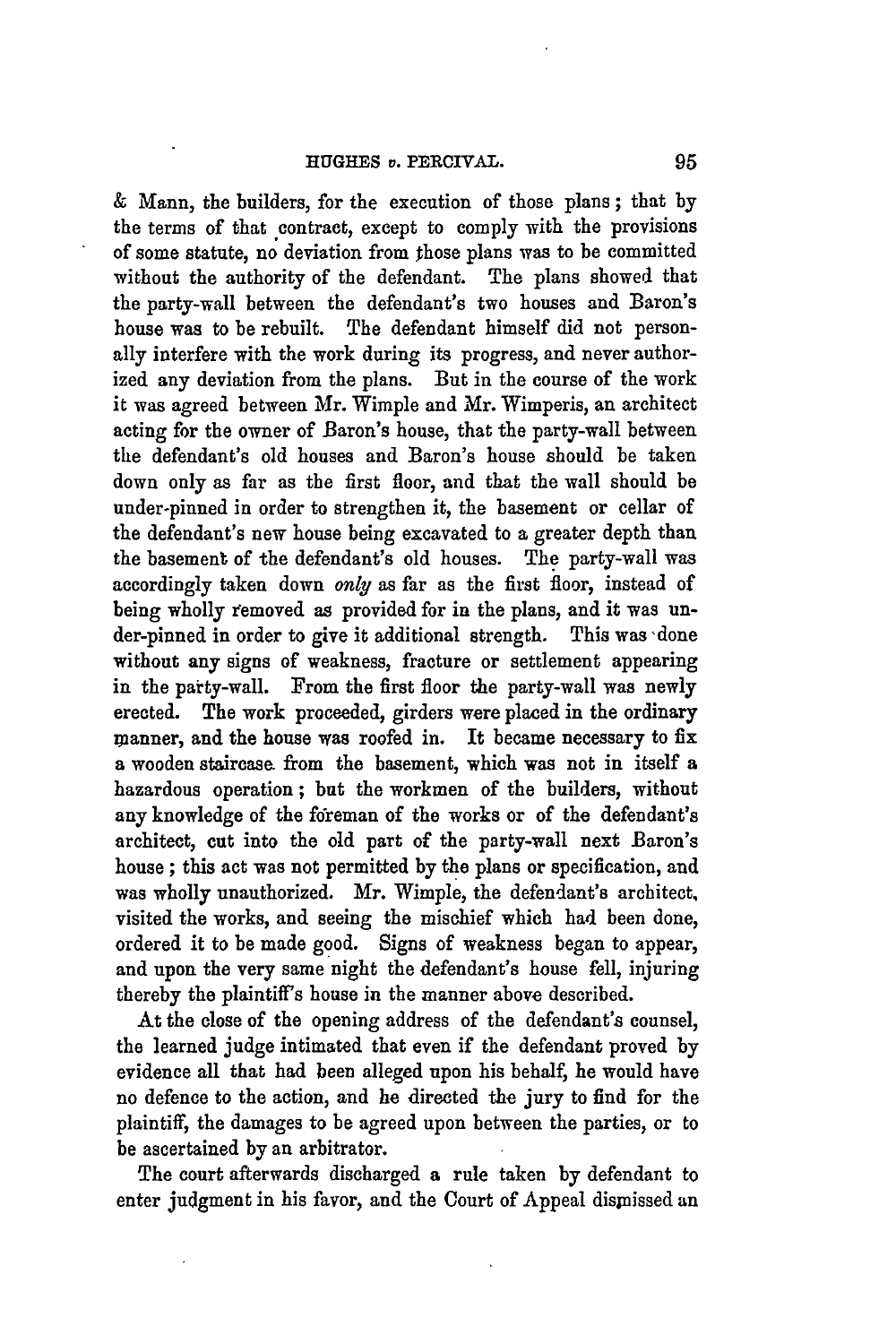appeal taken from this order. Defendant then appealed to the House of Lords.

# *Philbrick, Q. C., and Douglass Kingsford, for appellant.*

*Webster,* **Q. C.,** and *Mc Call,* for respondent.

LORD BLACKBURN.-My lords, this is an appeal against an order of the Court of Appeal, dismissing an appeal from an order of the Queen's Bench Division, discharging a rule obtained **by** the defendant to enter judgment on the ground that the judge ought to have directed a verdict for the defendant, or that there should be a new trial.

The first point to be considered is, what was the relation in which the defendant stood to the plaintiff. It was admitted that they were owners of adjoining houses, between which 'was **a** partywall the property of both. The defendant pulled down his house and had it rebuilt on a plan which involved in it the tying together of the new building and the party-wall which was between the plaintiff's house and the defendant's, so that if one fell the other would be damaged. The defendant had a right so to utilize the party-wall, for it was his property as well as the plaintiff's; a stranger would not have **had** such **a** right. But I think the law cast upon the defendant, when exercising this right, a duty towards the plaintiff. **I** do not think that duty went so far as to require him absolutely to provide that no damage should come to the plaintiff's wall from -the use he thus made of it, but I think that the duty went as far as to require him to see that reasonable skill and care were exercised **In** those operations which involved a use of the party-wall, exposing it to this risk. **If** such **a** duty was cast upon the defendant he could not get rid of responsibility **by** delegating the performance of it to a third person. He was at liberty to employ such a third person to fulfil the duty which the law cast on himself, and, if they so agreed together, to take an indemnity to himself in case mischief came from that person not fulfilling the duty which the law cast upon the defendant; but the defendant still remained subject to that duty, and liable for the consequences if it was not fulfilled.

This is the law I think clearly laid down in *Pickard v. Smith*, 10 C. B. (N. S.) 470, and finally in *Dalton v. Angus*, 6 App. Cas. 740. But in all the cases on the subject there was a duty

96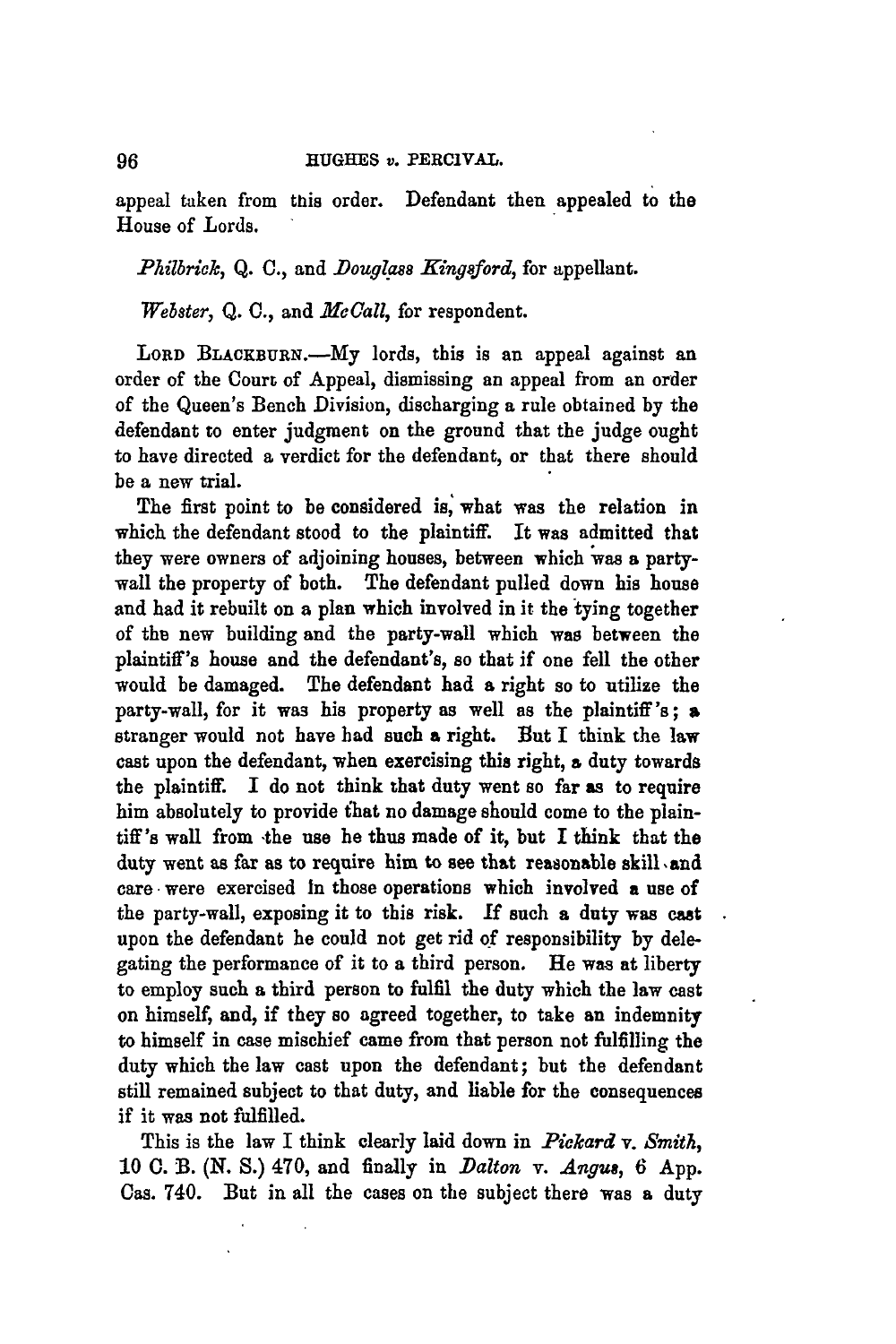cast by law on the party who was held liable. In *Dalton v. Angus,*  $supra$ , and in *Bower v. Peate*, 1 Q. B. D. 321, the defendants had caused an interference with the plaintiff's right of support. Chief Justice COCKBURN, it is true, in *Bower v. Peate*, 1 Q. B. D. **821, 326,** after showing this says: "The answer to the defendant's contention may, however, as it appears to us, be placed on a broader ground, namely, that a man who orders a work to be executed from which in the natural course of things injurious consequences to his neighbor must be expected to arise unless means are adopted by which such consequences may be prevented, is bound to see to the doing of that which is necessary to prevent the mischief, and cannot relieve himself of his responsibility by employing some one else-whether it be the contractor employed to do the work from which the danger arises or some independent person-to do what is necessary to prevent the act he has ordered to be done from becoming wrongful."

I doubt whether this is not too broadly stated. **If** taken in the full sense of the words it would seem to render a person who orders post-horses and a coachman from an inn, bound to see that the coachman, though not his servant but that of the innkeeper, uses that skill and care which is necessary when driving the coach to prevent mischief to the passengers. But the Court of Queen's Bench had no intention, and indeed not being a court of error had no power to alter the law laid down in *Quarman* v. *Burnett,* **6** M. **&** W. **499.**

But if I am right in thinking that the defendant, in consequence of his using the party-wall of which the plaintiff was part owner, had a duty cast upon him **by** law, similar to that which, in *Dalton v. Angus,* **6** App. Cas. 740, it was held was cast upon the defendant in that case, in consequence of his using the foundations on which the plaintiff had a right of support, it is not necessary now to inquire how far'this general language should be qualified.

I do not think the case of *Butler v. Hunter,* **7 H.** & **N. 826,** is consistent with my view of the law. I do **-not** know whether the Court of Exchequer meant to deny that such a duty was cast upon the defendant in that case, or meant to say that he might escape liability **by** employing a contractor. If either was meant **by** the Court of Exchequer I am obliged to differ from them.

If this be so the question is, I think, narrowed to this: Was the operation, during which the defendant's duty required hita to see **VOL. XXXI1-13**

97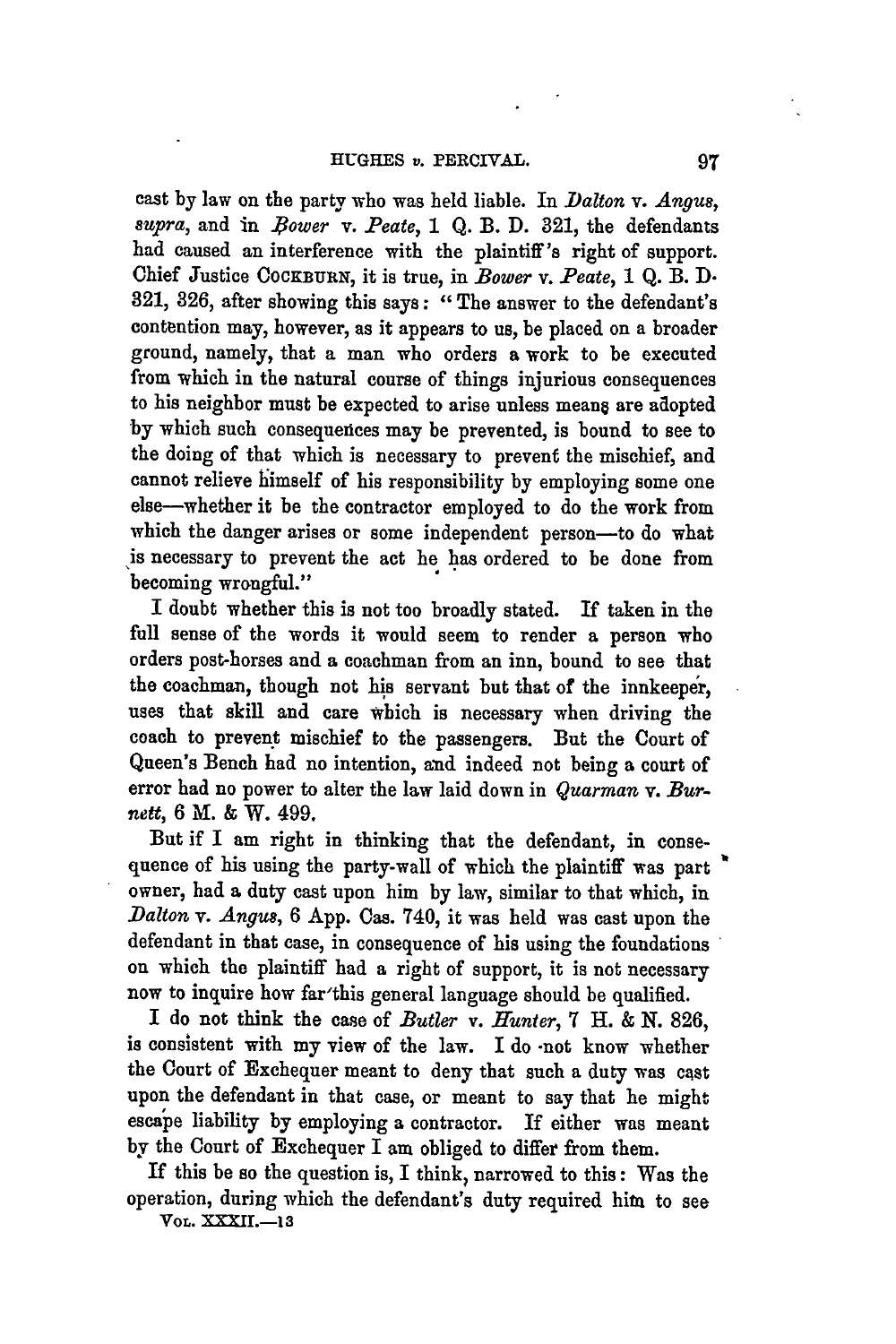that reasonable care and skill should be used, over at the time when those engaged in the work cut into the party-wall between the defendant's house and Baron's? for it **is** not disputed that there was a want of skill in doing this, and that it caused the damage; and it is not disputed that the men who did it were intending to carry out the work on which they were employed.

The defence opened at the trial, I think, was directed to this, that the contractor was bound not to do anything without written authority, **and** that there was no authority at **all** to cut into the party-wall. I do not think that could prevent the act which was done from being in breach of the defendant's duty.

The late Lord Justice HOLKER, however, thought, as I understand him, that the whole of the operation connected with the use of the plaintiffs party-wall was over, and that the contractor's men were engaged in a subsequent independent **job,** and that the defendant was under no further duty thei than he would have been **it** after the house was finished, he **-had** brought in carpenters **to** repair **a** wooden staircase. **I** cannot, however, take this view of the counsel's opening. **I** regret, that the case was stopped on the counsel's opening, for **I** feel convinced that if the evidence had been gone into this view of the fact could not have been taken. As.it is, I do not think it necessary to say more of the view of the law taken **by** the late Lord Justice than that I think **it** well worthy of consideration in any case where the facts are as he seems to suppose.

I think that the order appealed against should be affirmed, and the appeal dismissed with costs.

# Concurring opinions'were delivered **by** Lords **WATSoN** and FITZ-**GERALD.**

Appeal dismissed with costs.

The principal case is the most recent be, where an exercise of **a** right inutterance of the House of Lords upon volves danger to the property of **a** the exceedingly important subject of **a** neighbor, the party exercising such person's liability for injuries resulting right is bound to provide against the from work done for his benefit, though danger **by all** reasonable prudence and not **by** his servant. The case seems to care, and cannot rid himself of the have been most carefully considered, responsibility **by** the employment of **a** and Lords BLACKBURN, WATSON and third person. In this view Lord Firz-EITZGERA **D,** while concurring in the **oGRALD** substantially agrees, but goes a judgment rendered, arrive at their con- little further, and would seem to say clusiou **by** slightly different reasoning- that an employer would not be per-Lord BLACKBURN's argument seems to mitted to show that the work which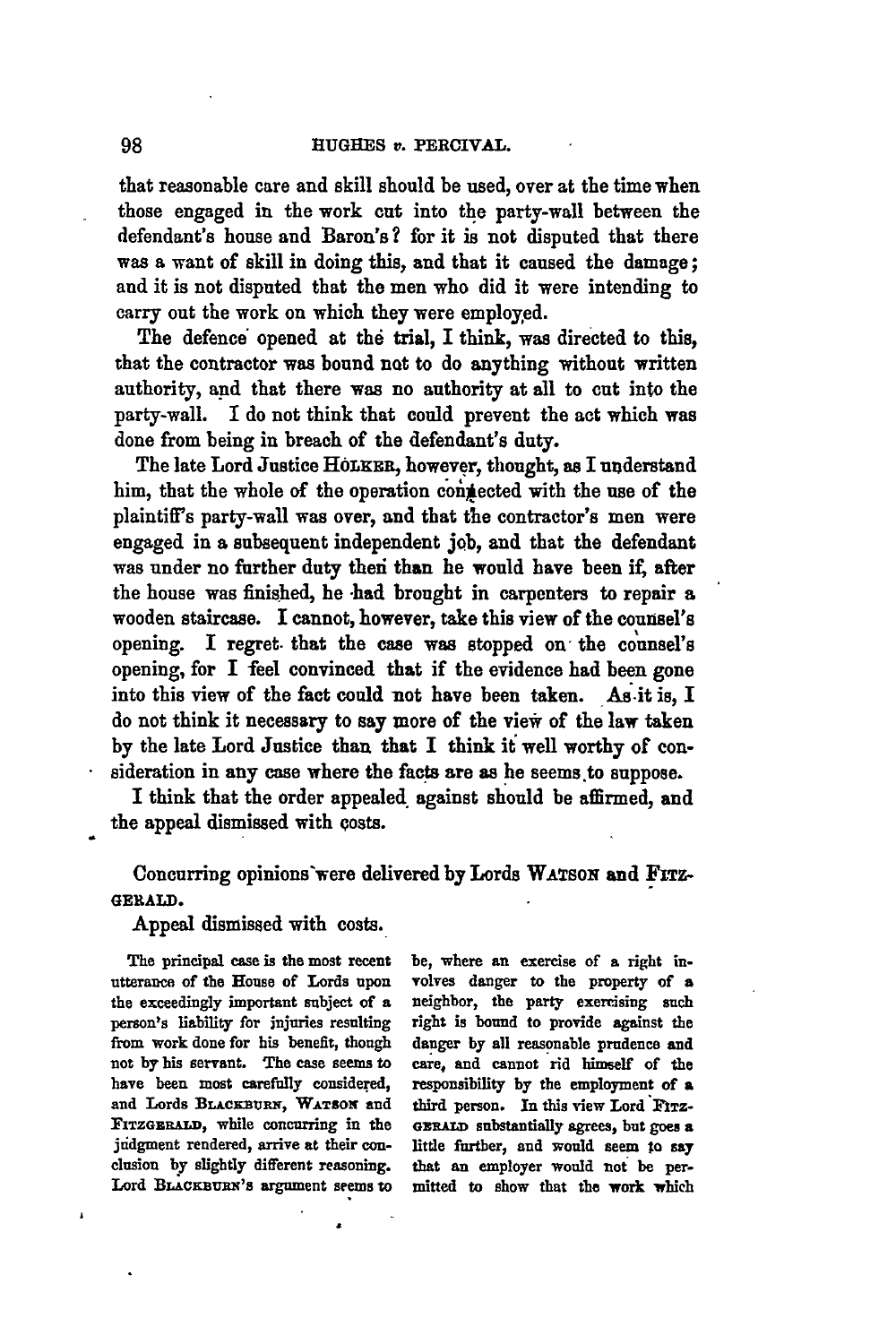finally caused the catastrophe could not reasonably have been presumed hazard**ous,** without showing in addition that it was an independent **job** which he did not authorize. Lord **WATSON, on** the contrary, expressed himself inclined to agree with Lord Justice HOLEER, who, in the court below, had held that if the work was not hazardous in the eyes of reasonable men, and, while in the same general undertaking, was not the original job, the hazardous part of which had been completed, there was no liability on the part of the employer for the negligence of the contractor's servants. It will be at once remarked, as, indeed, Lord FITZGERALD concedes, that the doctrine of the principal case comes very near making employers in such cases insurers of the safety of their neighbor's property. His lordship says: "The law has been verging somewhat in the direction of treating parties engaged in .such an operation as the defendants as insurers of their neighbors, or warranting them against injury. It has not, however, quite reached that point. It does declare that under such a state **of** circumstances it was the duty of the defendant to have used every reasonable precaution that care and skill might **sug**gest in the execution of his work, so as to protect his neighbor from injury, and that he cannot get rid of the responsibility thus cast upon him **by** transferring that duty to another. He is not in the actual position of being responsible for injuries no matter how occasioned, but he must be vigilant and **careful,** for he is liable for injuries to his neighbor caused **by** any want of prudence or precaution even though it may be *culpa levissima.*"

٠,

í,

The English cases are inharmonious. The earliest decision of note was that in *Bush* v. *Steinman,* **I** Bos. & **Pul. 404.** In the process of construction of a **house by** contract, the servant of a subcontractor left some lime in the road in front of the premises, whereby plain

tiff's carriage was overturned. The owner of the house was held liable. Chief Justice EYRE, in delivering his opinion, expresses himself as in great doubt as to the satisfactoriness of the principle of the decision. He seems to prefer to rest the judgment upon the ground that the lime was a nuisance which no man has a right to allow to be maintained for his benefit. HEATH, J., bases his opinion squarely upon the ground that the work was being performed for the defendant's benefit, and that he must bear all loss occasioned during its progress. In *Laugher v. Pointer,* **5** B. **& C.** 547, *A.* had hired a driver and horses from a livery-stable, and **by** the negligent driving of his carriage plaintiff was injured. It was admitted that the relation of master and servant did not exist between **A.** and the driver, but on the authority of *Bush v. Steinman, supra,* it was sought to hold him liable. The court divided equally upon the point, Justice LIT-**TLEDALE** distinguishing *Bush* **v.** *Steanman, supra,* on the ground that a different rule applied to cases where **a** man had work done on his premises from which injury resulted, from that which should govern a case like the one before him. **A** precisely similar case was Quarman v. *Burnett,* **6 M. & W. 499,** in which Justice **LITTLEDALE'S** view in *Laugher v. Pointer, supra,* is adopted by Baron PARKE. This case is considered **by** Lord **BLACKBURx** in the principal case, as settling the law, that in cases where there is nothing hazardous in the nature of work the contractor only is liable for negligent acts of his servants.

The cases gradually departed from the rule of *Bush* v. *&einman,* **I** Boa. & **Pal.** 404, and the distinction between acts done with real and those with personal property, has been both in England and in this country pronounced untenable. The cases on the subject in the Exchequer have all held a less severe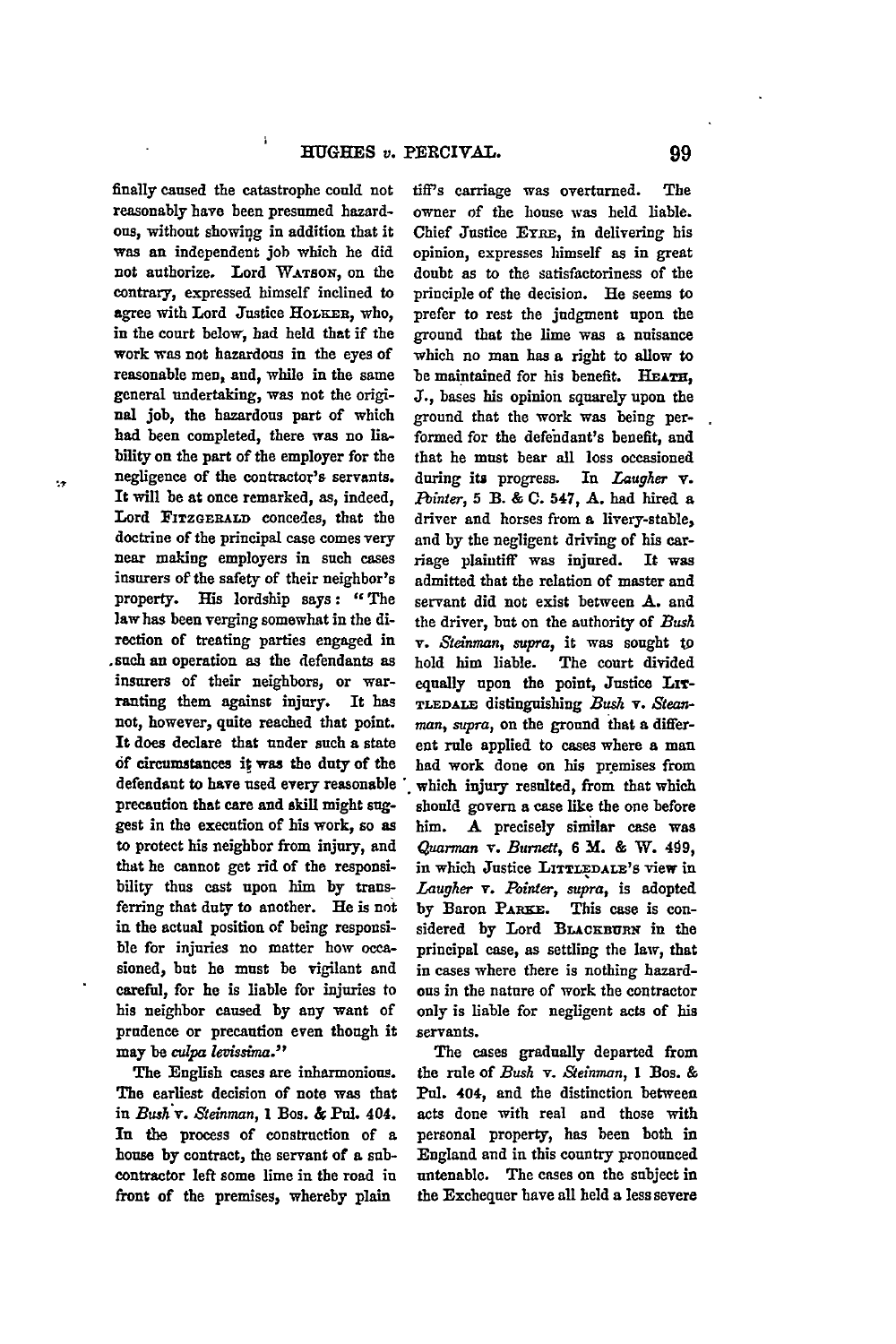doctrine of liability on the part of the employer; and proceed upon the **prin**ciple that unless the acts contracted to be done are themselves unlawful, either as creating a nuisance, or as of themselves producing injury, there is no such liability: *Butler v. Hunter,* **7** H. **&** *N.* **826;** *Reedie v. Railway,* **4** Exch. 244. To the same effect is *Ellis* v. Sheffield *Gas* Co., 2 Ellis **&** Black. **767,** a case in which Lord CAMPBELL delivered the opinion. *Bush* v. *Steinman* has been considered overruled **by** these cases. But the reasoning of the Exchequer has not been satisfactory to the House of Lords, or to the King's Bench, and the later cases, as was observed **by** Lord **FITZGERALD,** have tended toward **a** more stringent rule. *Pickard* **r.** *Smith,* **10 C.** I3. **(N. S.)** 470, was a case where the injury resulted from the negligence of a coal-dealer's servant in leaving unguarded an opening through which he was shooting coals into defendant's cellar. The defendant was held liable, WILLIAMS, J., saying: **"If** a contractor is employed to do **a** lawful act, and in the course of his work he or his servants commit some. casual act of wrong or negligence, the employer is not answerable. **\* \* \*** That rule *is,* however, inapplicable to cases in which the act which occasions the injury is one which the contractor was employed to **do;** nor **by** parity of reasoning to cases in which the contractor is intrusted with performance of **a** duty incumbent upon his employer, and neglects its fulfilment, whereby an injury is occasioned." This last doctrine was alluded to in a much later case, *Bower v. Peate,* **I Q.** B. Div. **321,** in the **course** of argument, **by FIELD, J.** But *Herschell,* **Q.** *C.,* replied, that the remarks on that point by Justice WILLIAMS, besides being dicta, were only applicable to the maintenance of nuisances. The doctrine is well illustrated **by** *Tarry v. Ashton, 1* **Q.** B. Div. 314, where a lamp in front

of the defendant's house was in **a** dilapidated condition, and he employed a contractor to repair it and others, and through his negligence in not doing so it fell, injuring the plaintiff. The defendant was held liable. *Bower v. Peate, supra,* was for injuries caused **by** the negligent removal of lateral support. The defendants were held liable, Lord COCKBURN saying: "There is an obvious difference between committing work to a contractor to be executed, from which, if properly done, no injury can arise, and handing over to him, work to be done from which mischievous consequences will **arise** unless preventive measures are taken." This case, and *Da!m v. Asqus,* **6 App.** Cas. 740, which followed it, are approved in the principal case. It will thus be seen that English law has almost returned to *Busk v. Steinman.*

The great preponderance of authority in America is in accord with the view taken **by** the **Court** of Exchequer. The subject has received **a** great deal of attention, and the cases **are** interesting **and** instructive. *Bush* **v.** *Steinma,* is almost universally disapproved, **and** the distinction between real and personal property is rejected as unfounded. The leading cases **are:** *Blake* v. *Ferris,* **I** Seld. **48;** *Carter* v. *Berlin Mills Co.,* **58 N.** H. **52;** *Pawlet* v. *Railroad,* **28 Vt. 298;** *Hilliard v. Richardson, 3* Gray 349; *Boswell v. Laird,* **8** Cal. 469; *De Forrest v. Wright,* 2 Mich. **371;** *Clark* **v.** *Fr,* **8** Ohio St. **358;** *Homer* v. *Nicholson,* **56** Mo. 220: *Robiason v. Webb,* **11** Bush 464; *S&camm a v. City of* Chicago, 25 **11.** 424. The law is well stated in *Clark v. Fry*, supra.

**1.** The rule of respondent superior, as its **name** imports, only arises out of the relation of superior and subordinate. The reason of it is to be traced to the power of control **and** direction which the superior has the right to exercise,